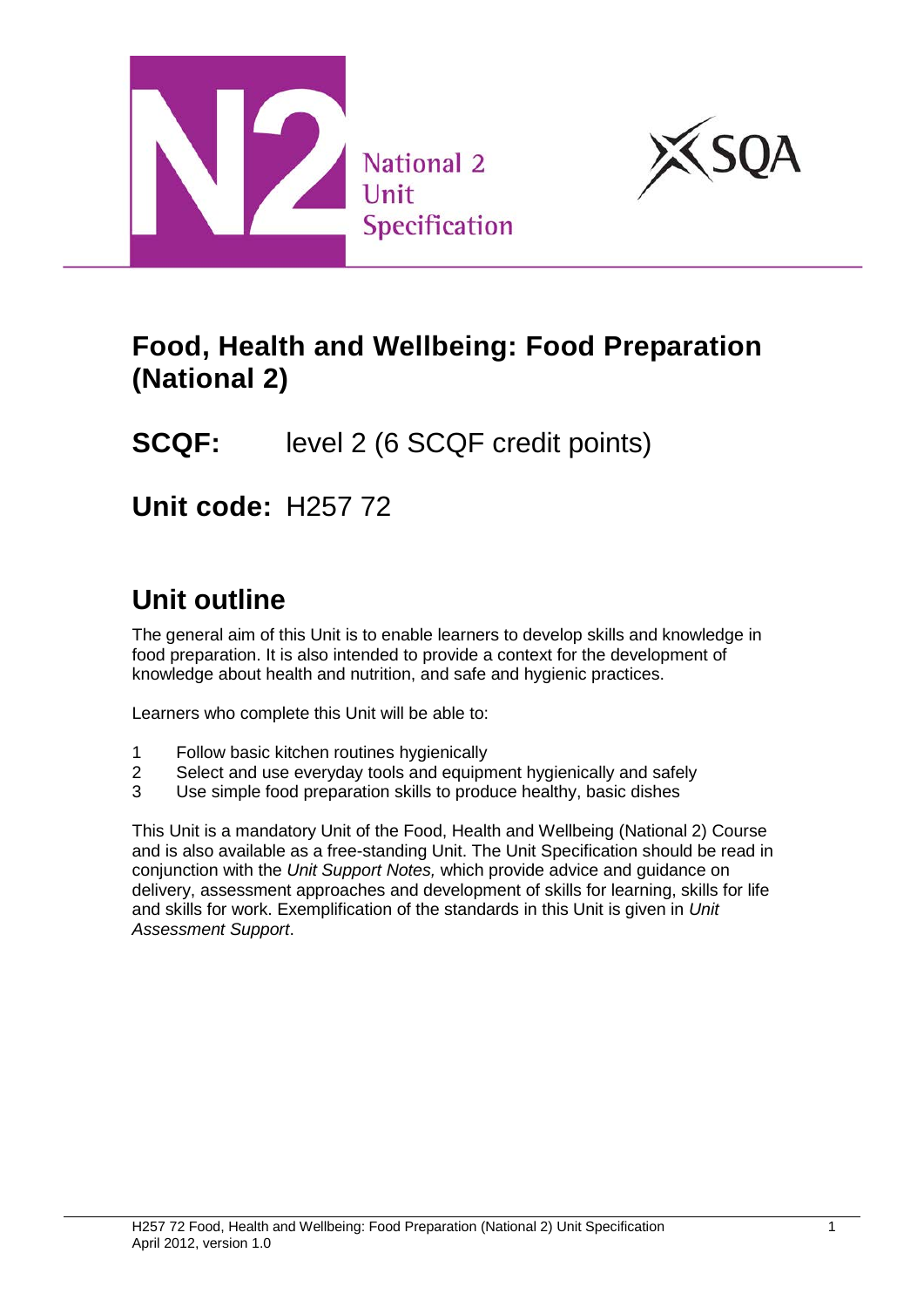#### **Recommended entry**

Entry to this Unit is at the discretion of the centre. However, relevant experiences and outcomes may provide an appropriate basis for doing this Unit.

#### **Equality and inclusion**

This Unit Specification has been designed to ensure that there are no unnecessary barriers to learning or assessment. The individual needs of learners should be taken into account when planning learning experiences, selecting assessment methods or considering alternative evidence. For further information, please refer to the *Unit Support Notes.*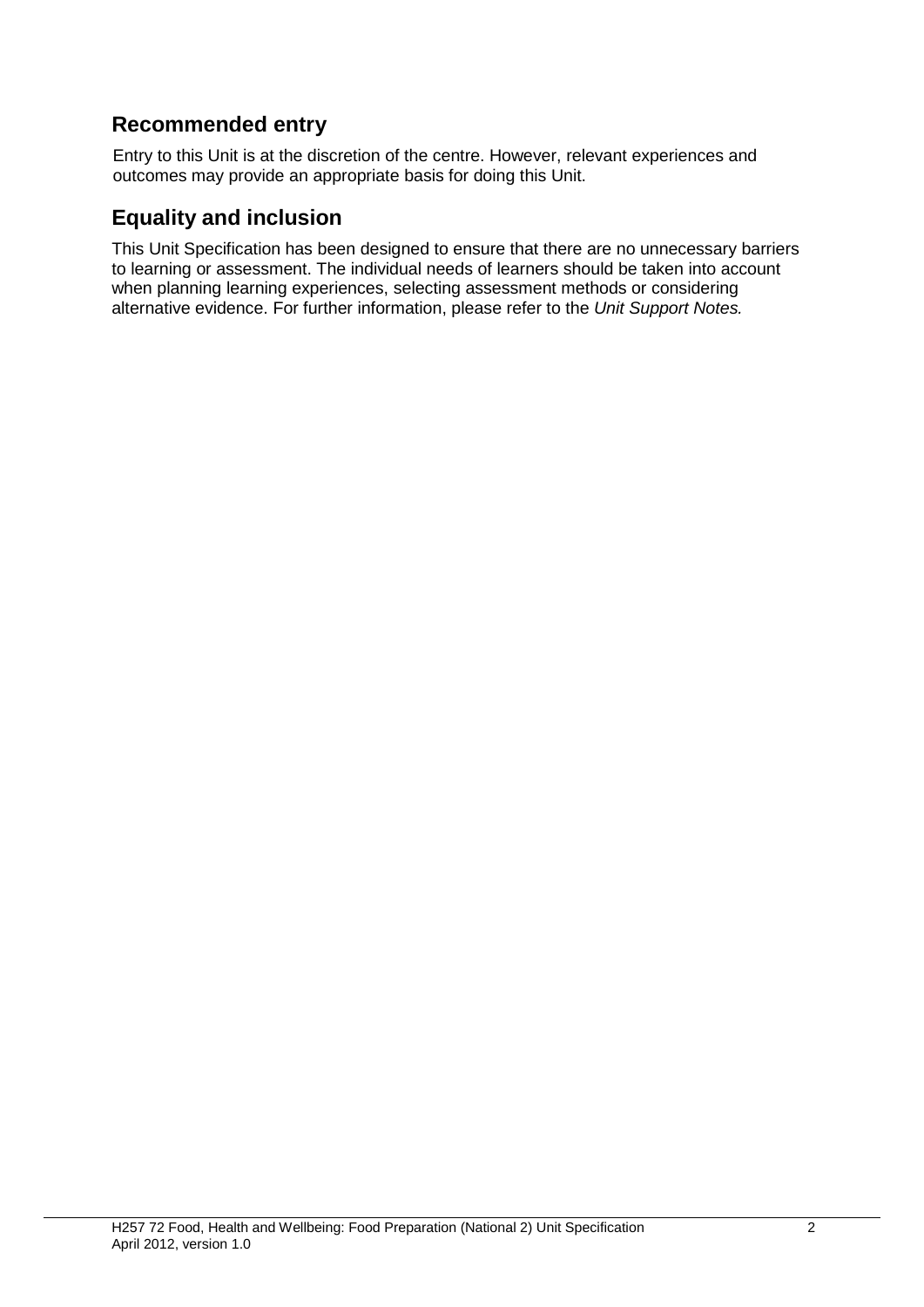# **Standards**

### **Outcomes and assessment standards**

### **Outcome 1**

The learner will:

#### **1 Follow basic kitchen routines hygienically by:**

- 1.1 Demonstrating personal organisation in preparing food
- 1.2 Organising their own work station effectively and hygienically

#### **Outcome 2**

The learner will:

- **2 Select and use everyday tools and equipment hygienically and safely by:**
- 2.1 Selecting and using different tools and equipment in the preparation of two basic but different dishes
- 2.2 Using tools and equipment hygienically and safely when preparing dishes

#### **Outcome 3**

The learner will:

- **3 Use simple food preparation skills to produce healthy, basic dishes by:**
- 3.1 Demonstrating two simple food preparation skills
- 3.2 Producing two healthy, basic dishes

## **Evidence Requirements for the Unit**

Assessors should use their professional judgement, subject knowledge and experience, and understanding of their learners, to determine the most appropriate ways to generate evidence and the conditions and contexts in which they are used.

In this Unit, Evidence Requirements are as follows.

Evidence may be presented for individual Outcomes or it may be gathered for the Unit as a whole through integrating assessment in the preparation of two healthy, basic dishes.

Learners will use simple skills and will carry out the food preparation activities involved in the Unit. They will use tools and equipment under teacher/lecturer supervision.

It is expected that learners will receive support to achieve the outcomes of this Unit.

For Outcomes 1 and 2, evidence is required of the learner's ability to follow basic kitchen routines and to select and use tools and equipment safely and hygienically while preparing food. Evidence can be presented in a variety of formats, such as written, oral, or pictorial, and may be gathered using the learner's usual means of communication.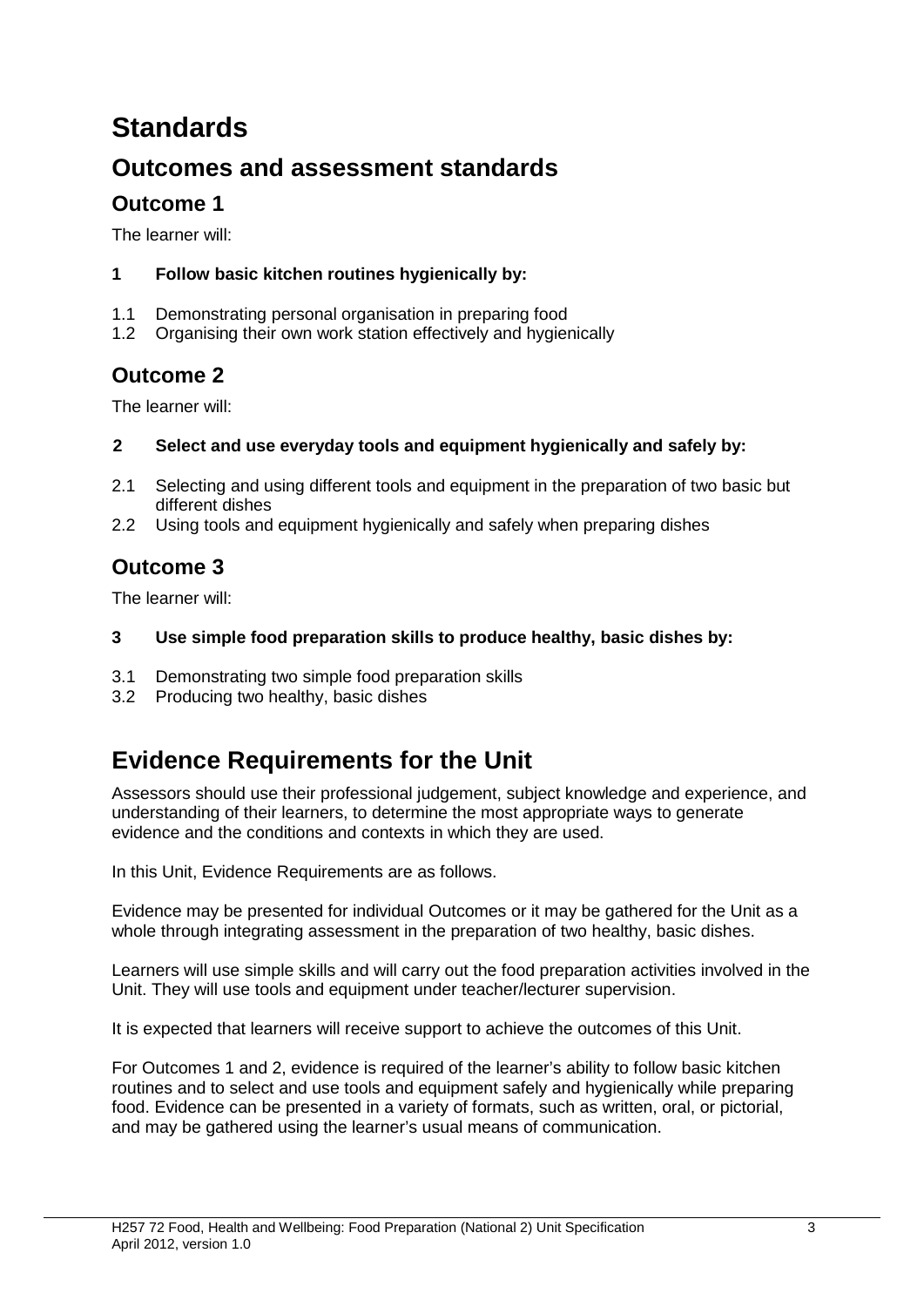For Outcome 3, evidence is required of the learner's ability to demonstrate two basic food preparation skills and to produce two healthy, basic dishes. The dishes do not need to be prepared on the same occasion. Evidence can be presented in a variety of formats, such as written, oral or pictorial, and may be gathered using the learner's usual means of communication.

Exemplification of assessment is provided in *Unit Assessment Support*. Advice and guidance on possible approaches to assessment is provided in the *Unit Support Notes.*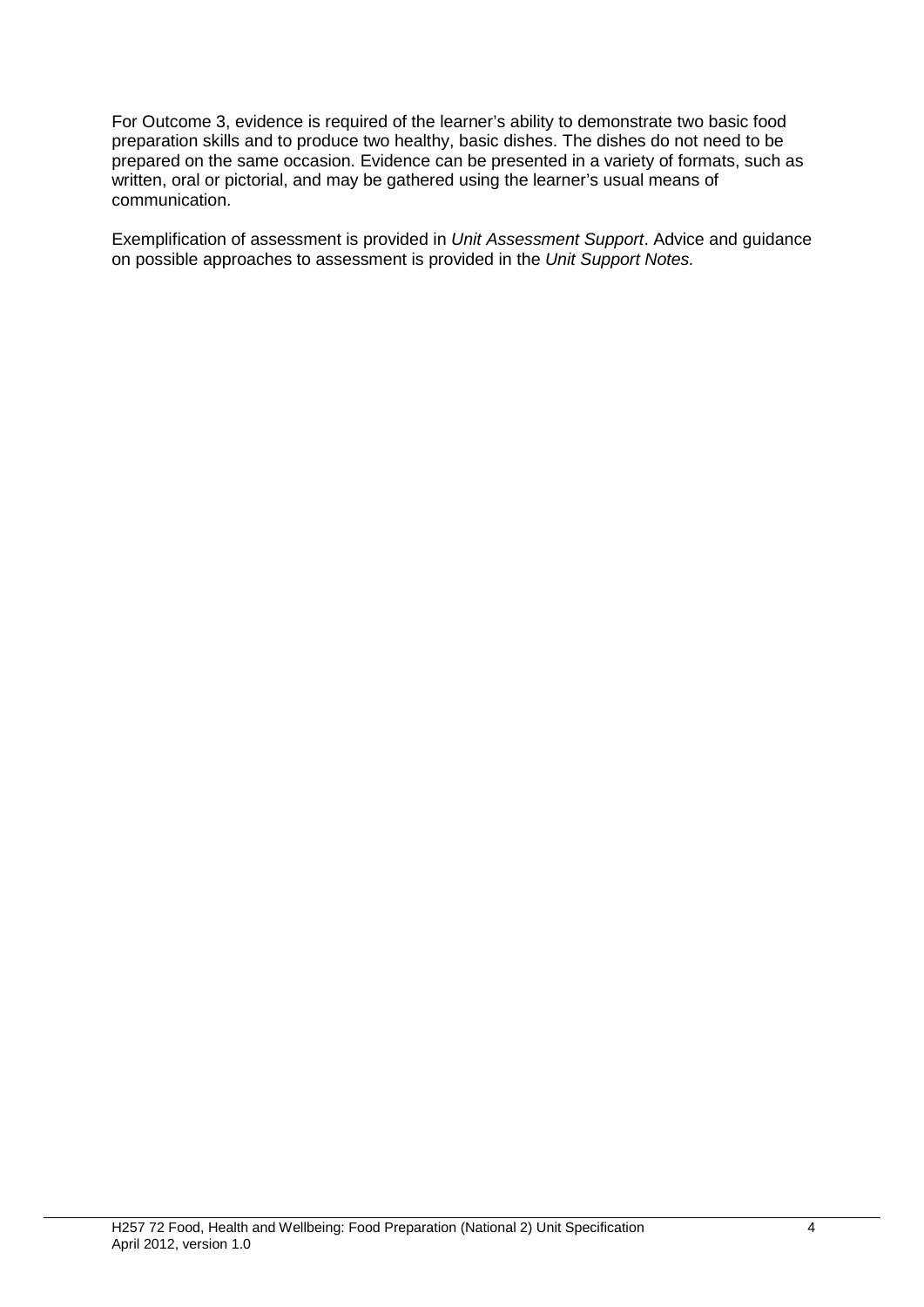### **Development of skills for learning, skills for life and skills for work**

It is expected that learners will develop broad, generic skills through this Unit. The skills that learners will be expected to improve on and develop through the Unit are based on SQA's *Skills Framework: Skills for Learning, Skills for Life and Skills for Work and drawn from the* main skills areas listed below. These must be built into the Unit where there are appropriate opportunities.

#### **1 Literacy**

1.3 Listening and talking

#### 2. **Numeracy**

- 2.2 Money, time and measurement
- **3 Health and wellbeing**
- 3.3 Physical wellbeing
- **5 Thinking skills**
- 5.3 Applying

Amplification of these is given in SQA's *Skills Framework: Skills for Learning, Skills for Life and Skills for Work.* The level of these skills should be at the same SCQF level as the Unit and be consistent with the SCQF level descriptor. Further information on building in skills for learning, skills for life and skills for work is given in the *Unit Support Notes.*